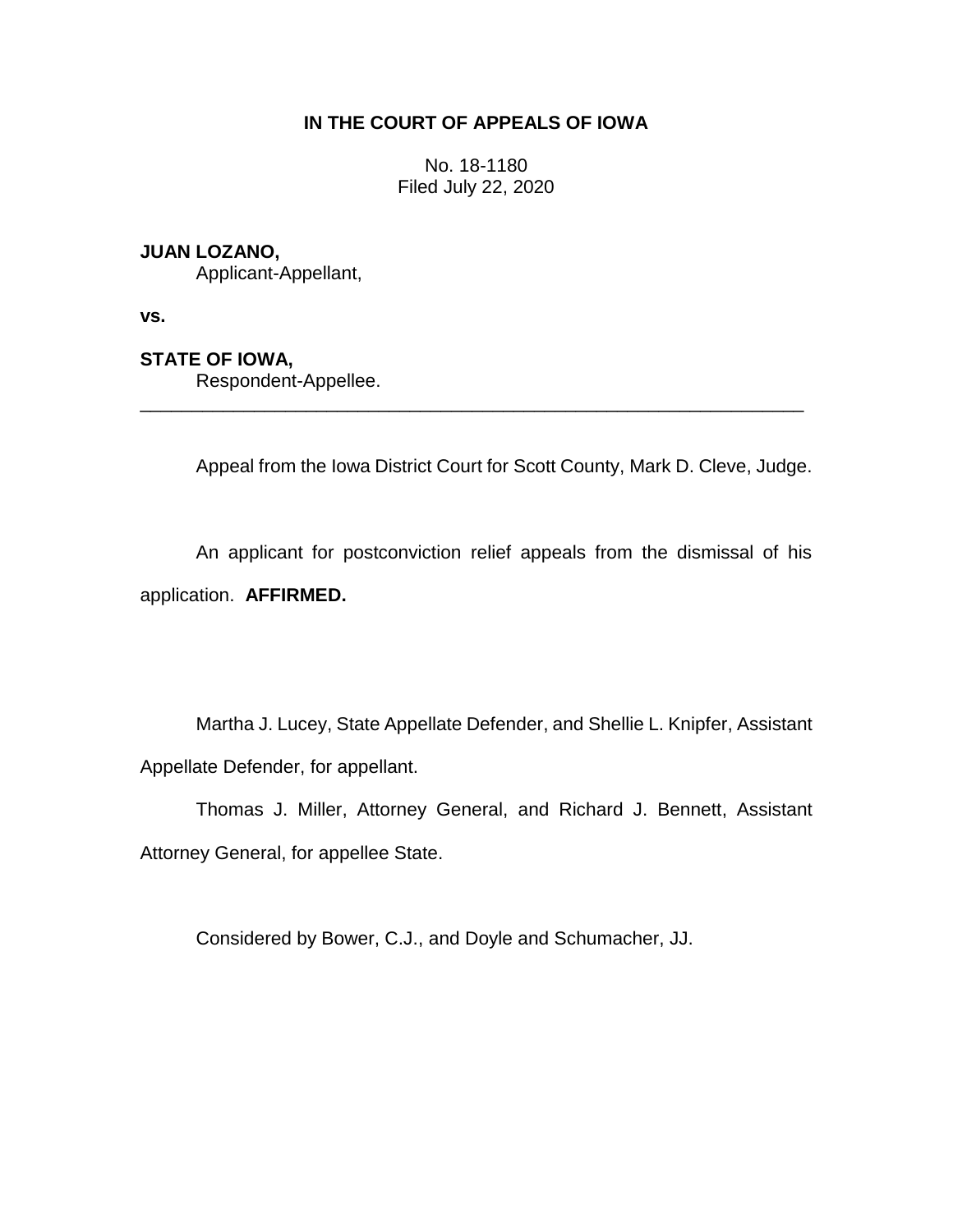## **SCHUMACHER, Judge.**

Approximately fourteen years after being convicted of terrorism and murder in the second degree, Juan Lozano filed an application for postconviction relief (PCR). The district court dismissed his application on the ground that the application failed to comply with the three-year limitations period set out in Iowa Code section 822.3 (2016). On appeal, Lozano asks us to apply the doctrine of equitable tolling to section 822.3 due to his limited English proficiency and the lack of an interpreter at his sentencing hearing. We decline to do so, and we affirm the dismissal of his PCR application.

## **Background Facts and Proceedings**

In July 2001, Juan Lozano went armed with a gun to the apartment of the mother of his three children. A fight broke out between Lozano and Charles Carillo, and Carillo was fatally shot.

The State charged Lozano with murder in the first degree, in violation of Iowa Code sections 707.1, 707.2 and 708.4 (2001); attempt to commit murder, in violation of section 707.11; and going armed with intent, in violation of section 708.8. Lozano's counsel applied for a Spanish translator, a request the court granted. The State then amended the trial information to include a charge for terrorism, in violation of section 708.6.

On January 8, 2002, a memorandum of plea agreement was filed, signed by the defendant, his counsel, and the State. No other plea agreement was ever filed. The memorandum indicated Lozano would plead guilty to terrorism and to murder in the second degree.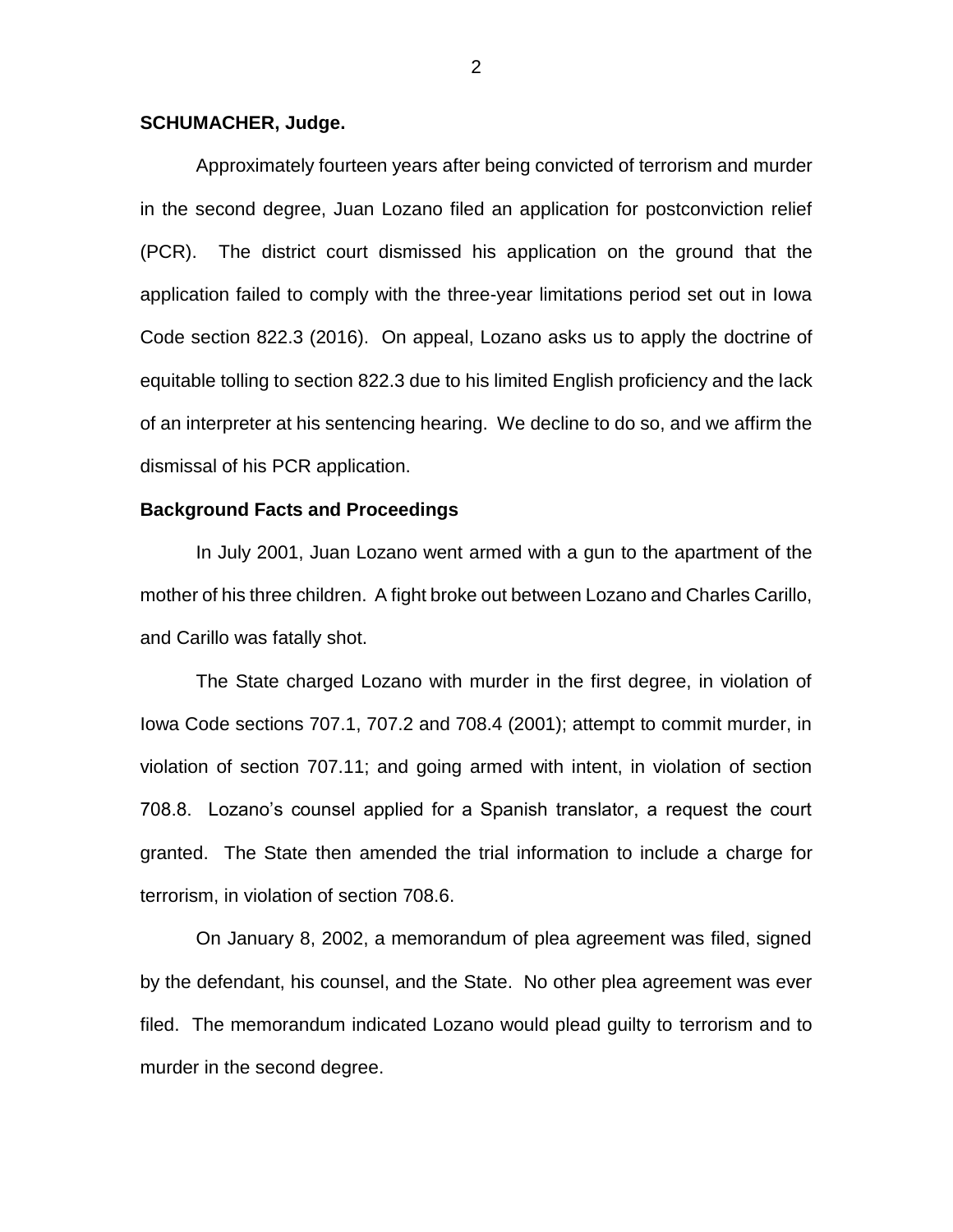At the plea hearing on January 8, 2002, a disagreement emerged over the factual basis for the murder charge. Due to the disagreement, the court did not accept the plea. A subsequent plea hearing was held on January 31. At this second plea hearing, the defendant agreed to plead guilty pursuant to *North Carolina v. Alford*, 400 U.S. 25 (1970). The court accepted the plea. At both the first and second plea hearings, an interpreter was provided for Lozano's benefit, and Lozano spoke to the court via the interpreter.

Sentencing occurred on February 21. No interpreter was present at sentencing. The court sentenced Lozano to a fifty-year indeterminate term for the second-degree murder conviction and a ten-year indeterminate term for the terrorism conviction. Lozano's second-degree murder conviction carried a requirement that he serve a minimum of eighty-five percent of the sentence. The court ordered that the sentences run consecutively. In English, the court afforded Lozano his right to allocution and instructed him that "he has the right to appeal the judgment and sentence of this Court." Lozano did not appeal his convictions and sentences.

Over fourteen years later, on May 10, 2016, Lozano filed an application for postconviction relief (PCR) pursuant to Iowa Code chapter 822 (2016). The State filed a motion to dismiss the PCR petition on the ground that the application was barred by the three-year limitations period set forth in Iowa Code section 822.3. In a supplement to the original petition, Lozano argued trial counsel was ineffective for failing to file pre-trial motions and fully investigate the case.

The district court granted the State's motion to dismiss. It noted that this court has repeatedly refused to apply the doctrine of equitable tolling to section

3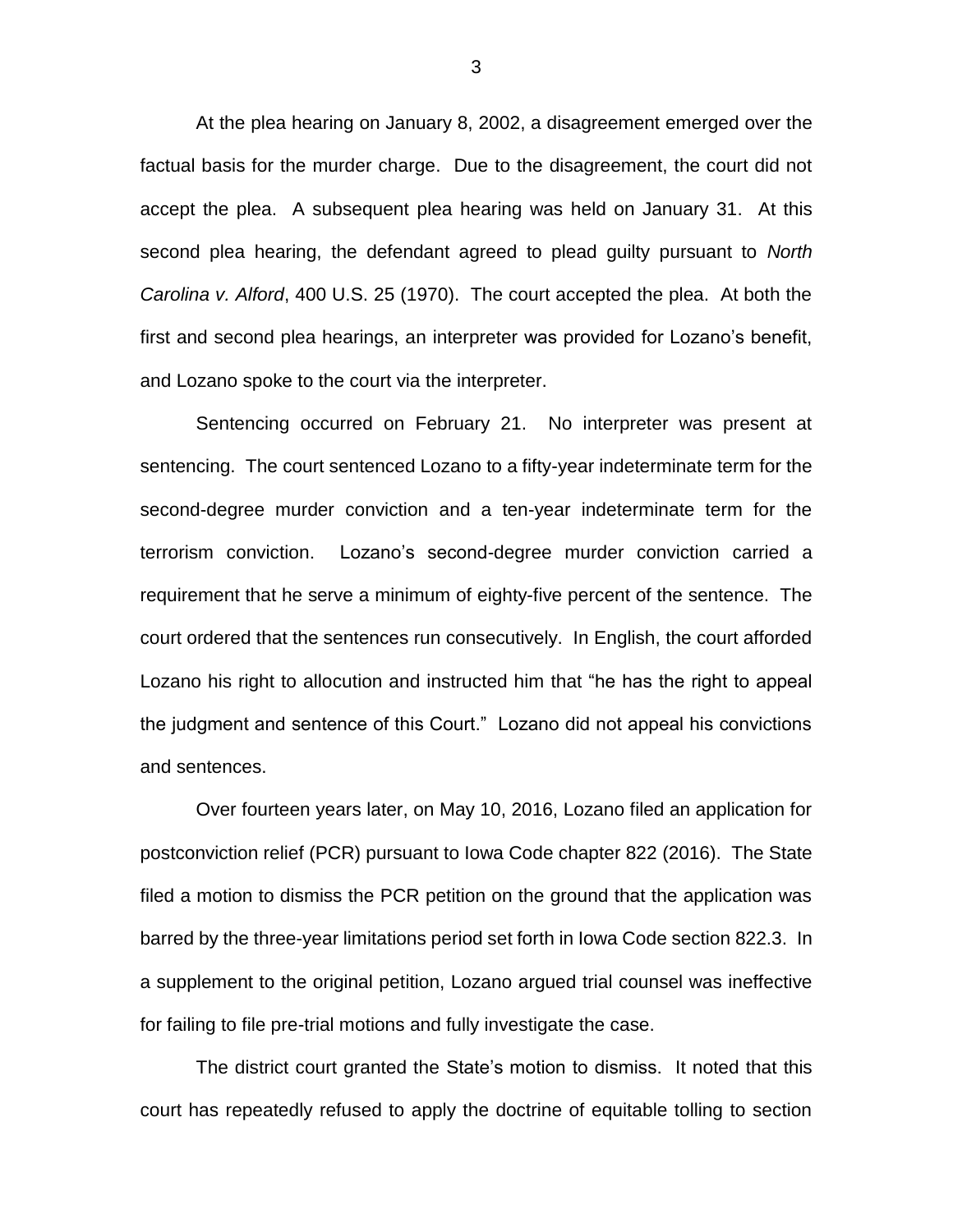822.3, citing two of our cases. *See Hardin v. State*, No. 17-0869, 2018 WL 3057455, at \*2 (Iowa Ct. App. June 20, 2018); *Larimer v. State*, No. 17-0276, 2018 WL 739301, at \*1 n.1 (Iowa Ct. App. Feb. 7, 2018) (collecting cases). The court also rejected Lozano's argument that his sentence was an illegal sentence that could be challenged at any time under Iowa Rule of Criminal Procedure 2.24(5)(a), finding Lozano's arguments amounted to allegations of procedural defects that do not provide a basis for a sentence challenge under rule 2.24(5)(a). *See Tindell v. State*, 629 N.W.2d 357, 359 (Iowa 2001). Lozano appeals from the order granting the State's motion to dismiss.

### **Standard of Review**

We review a grant of a motion to dismiss a PCR petition for correction of errors at law; however, when the applicant asserts a claim of ineffective assistance of counsel, we review such claims de novo. *Ledezma v. State*, 626 N.W.2d 134, 141 (Iowa 2001); *Osborn v. State*, 573 N.W.2d 917, 920 (Iowa 1998).

### **Discussion**

On appeal, Lozano argues we should apply the doctrine of equitable tolling to forgive the noncompliance of his PCR application with the three-year limitations period set out in section 822.3. He supports his claim by noting his lack of proficiency in the English language at the time of his conviction and emphasizing that his failure to appeal his guilty plea was due to his lack of awareness of a right to appeal. Additionally, he argues he received ineffective assistance of counsel at his plea and sentencing, as well as during the PCR proceedings.

We have many times rejected the notion that the doctrine of equitable tolling should be applied to section 822.3. *See Larimer*, 2018 WL 739301, at \*1 n.1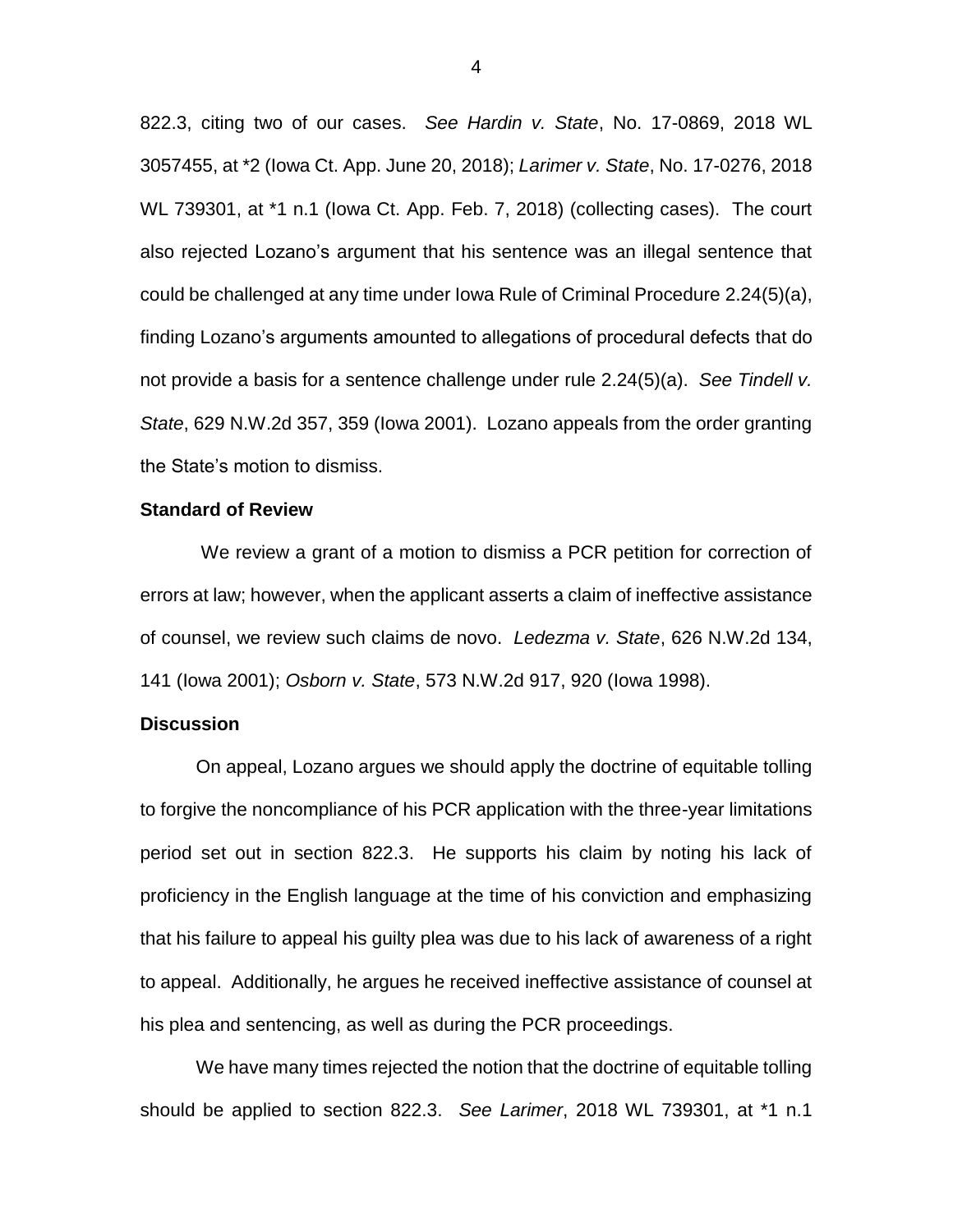(collecting cases). Lozano insists his case is different, noting in reliance on federal decisions that "[l]anguage deficiency has been recognized as [a] qualifier for equitable tolling." *See Diaz v. Kelly*, 515 F.3d 149, 154 (2nd Cir. 2008); *Mendoza v. Carey*, 449 F.3d 1065, 1070–71 (9th Cir. 2006). Iowa courts have never held that language deficiency can provide a basis to apply equitable tolling in the context of PCR applications. We decline to create such an exception here.

"Once a defendant has waived his right to a trial by pleading guilty, the State is entitled to expect finality in the conviction." *State v. Mann*, 602 N.W.2d 785, 789 (Iowa 1999). Even under the federal rule allowing equitable tolling, a petitioner must show diligent pursuit of rights and "that some extraordinary circumstance stood" in the way. *Diaz*, 515 F.3d at 153; *see also Mendoza*, 449 F.3d at 1068. The facts of the instant case demonstrate that Lozano would be unable to satisfy the diligence requirement of the federal rule as a matter of law. In *Mendoza*, the petitioner sought relief approximately nine months after the expiration of a oneyear limitations period. 449 F.3d at 1067–68. In *Diaz*, the petitioner's filing was "more than four months late." 515 F.3d at 152. In profound contrast, Lozano filed a PCR application more than eleven years after the limitations period closed in his case.

Lozano highlights several hurdles he allegedly faced to show why we should find him diligent despite his eleven-year tardiness. He cites his limited English proficiency in 2002; lack of knowledge that he could appeal his plea; lack of Spanish-language legal materials in the prison library; the inability to obtain translation assistance due to "frequent lockdowns"; a fear that seeking assistance from other inmates would lead to him being reported to law enforcement; and

5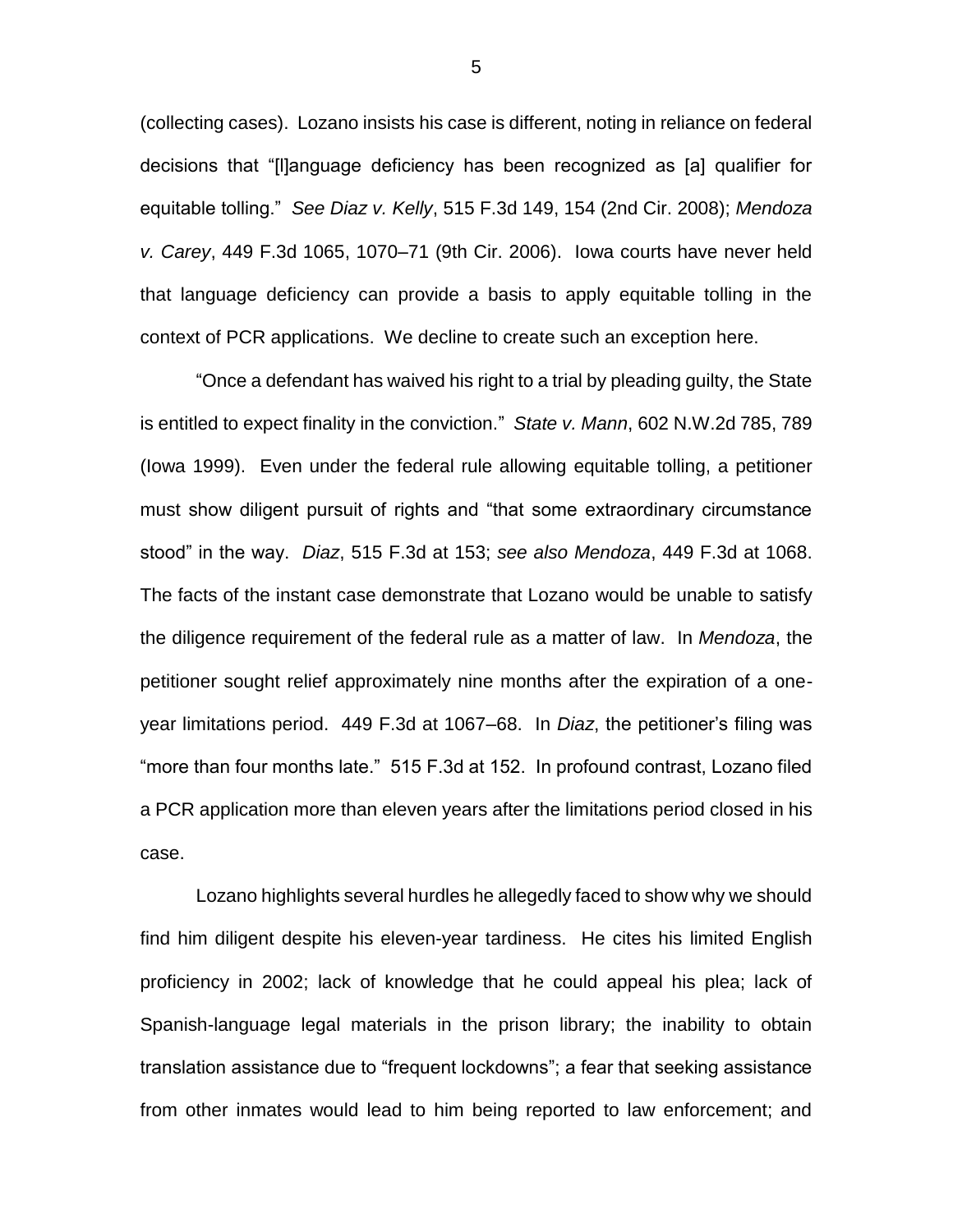fruitless requests to the court for documents related to his case. Because the court rejected Lozano's PCR application on statute-of-limitations grounds, the record is not fully developed with respect to these alleged deficiencies. However, we have previously rejected similar arguments. A lack of knowledge is not a ground for an exception from the effects of a limitations period. *State v. Edman*, 444 N.W.2d 103, 106 (Iowa Ct. App. 1989). Neither does a claim of ineffective assistance allow a PCR applicant to avoid the limitations period. *See Long v. State*, No. 16-1220, 2017 WL 2684345, at \*2 (Iowa Ct. App. June 21, 2017) (citing *Smith v. State*, 542 N.W.2d 853, 854 (Iowa Ct. App. 1995)).While the record is undeveloped with respect to the remainder of Lozano's claims, we find they do not provide a basis for an exception to our well-recognized rule that equitable tolling does not apply to section 822.3.

The legislature has made clear in section 822.3 that defendants have a three-year window in which to bring PCR applications. A court should not create a relief mechanism that conflicts with the legislature's chosen limitation. *See Drahaus v. State*, 584 N.W.2d 270, 275 (Iowa 1998). We decline to adopt an exception to that rule based on proficiency in the English language, and because this holding is dispositive, we do not reach Lozano's claims of ineffective assistance of counsel.

Lastly, we briefly discuss Lozano's contention that there were two plea agreements. In more than one pro se brief filed in this court,<sup>1</sup> he asserts that his

 $\overline{a}$ 

Although Iowa Code section 814.6A(1) was recently enacted to prohibit defendants from filing pro se briefs when represented by counsel, the instant appeal was pending prior to the July 1, 2019, effective date of the new legislation.